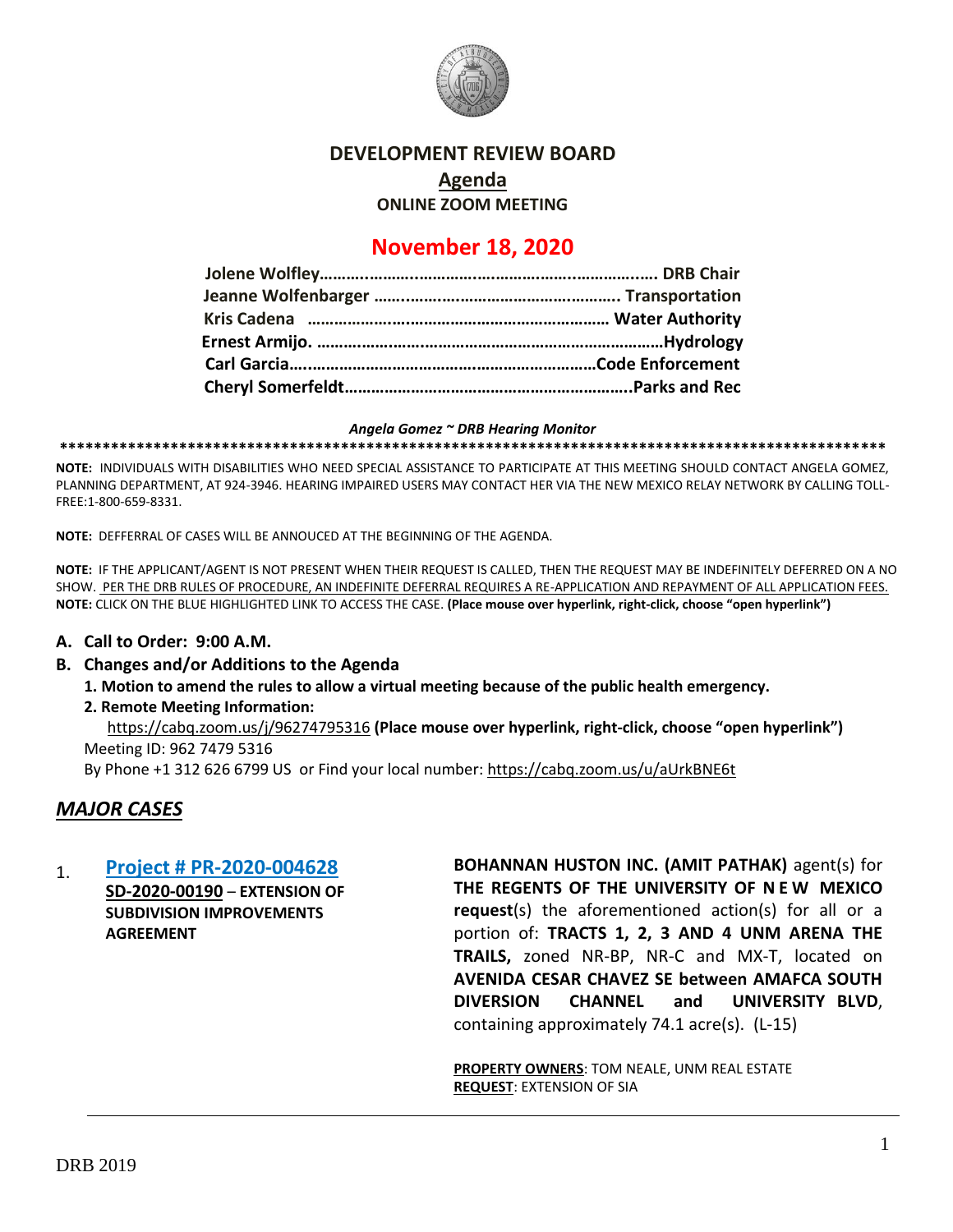| <b>Project # PR-2020-004448</b><br>SI-2020-00964 - MAJOR SITE PLAN<br><b>AMENDMENT</b>                                                   | STUDIO SOUTHWEST ARCHITECTS - JOE BLOWERS,<br>PROJECT MANAGER agent(s) for KAIROS POWER -<br>LANCE HAGERBUCH, SR DIRECTOR ENGINEERING<br>request(s) the aforementioned action(s) for all or a<br>portion of: LOT D1, D2 & D3, MESA DEL SOL<br>INNOVATION PARK II, zoned PC, located at 5201<br>HAWKING DR SE between HAWKING DR and CRICK<br>CROSSING, containing approximately 32.5 acre(s). (Q-<br>16) [Deferred from 10/14/20, 11/4/20]<br><b>PROPERTY OWNERS: KAIROS POWER, CHAVEZ STEVE &amp; GUZMAN</b><br>RUDY & DASKALOS PETE & SOULA<br>REQUEST: MODIFICATION TO SITE PLAN for ADDITION OF A 100' x<br>400' SHELL BUILDING APPROXIMATELY 65 FEET HIGH |
|------------------------------------------------------------------------------------------------------------------------------------------|----------------------------------------------------------------------------------------------------------------------------------------------------------------------------------------------------------------------------------------------------------------------------------------------------------------------------------------------------------------------------------------------------------------------------------------------------------------------------------------------------------------------------------------------------------------------------------------------------------------------------------------------------------------|
| Project # PR-2020-003650<br>SI-2020-01060 - SITE PLAN                                                                                    | McCLURE - MATT EBLEN agent(s) for BRUNACINI<br><b>DEVELOPMENT CO LTD</b> request(s) the aforementioned<br>action(s) for all or a portion of: LOTS 11 THRU 13,<br>MERIDIAN BUSINESS PARK, zoned NR-BP, located at 7300<br>MERIDIAN PL NW between BLUEWATER RD NW and LOS<br><b>VOLCANES RD NW, containing approximately 8.33 acre(s).</b><br>(K-10 & J-10)[Deferred from 10/28/20]<br>PROPERTY OWNERS: BRUNACINI DEVELOPMENT LTD CO<br>REQUEST: PARKING LOT IMPROVEMENTS ASSOCIATED WITH<br>COMMERCIAL REMODEL/TENANT IMPROVEMENT OF AN EXISTING                                                                                                                |
|                                                                                                                                          | <b>BUILDING</b>                                                                                                                                                                                                                                                                                                                                                                                                                                                                                                                                                                                                                                                |
| PR-2019-003169<br>SD-2020-00115 - PRELIMINARY PLAT<br>VA-2020-00192 - TEMPORARY DEFERRAL<br><b>OF SIDEWALK</b><br>(Sketch Plat 12/18/19) | RON HENSLEY/THE GROUP agent(s) for CLEARBOOK<br><b>INVESTMENTS</b><br><b>INC.</b> request(s) the aforementioned<br>action(s) for all or a portion of: 01 UNIT 3 ATRISCO GRANT<br>EXC NW'LY POR TO R/W, zoned MX-M, located at SAGE RD<br>between COORS and 75 <sup>TH</sup> ST, containing approximately<br>9.56 acre(s). (L-10)[Deferred from 7/22/20, 8/5/20, 9/2/20, 9/30/20]<br>PROPERTY OWNERS: CLEARBOOK INVESTMENTS INC, HENRY SCOTT<br><b>TRUSTEE HENRY RVT</b><br>REQUEST: SUBDIVISION OF TRACT INTO 62 LOTS AND 2 TRACTS AND<br>SIDEWALK DEFERRAL                                                                                                    |
|                                                                                                                                          |                                                                                                                                                                                                                                                                                                                                                                                                                                                                                                                                                                                                                                                                |

*\*\*AGENT REQUESTS DEFERRAL TO DECEMBER 9TH, 2020*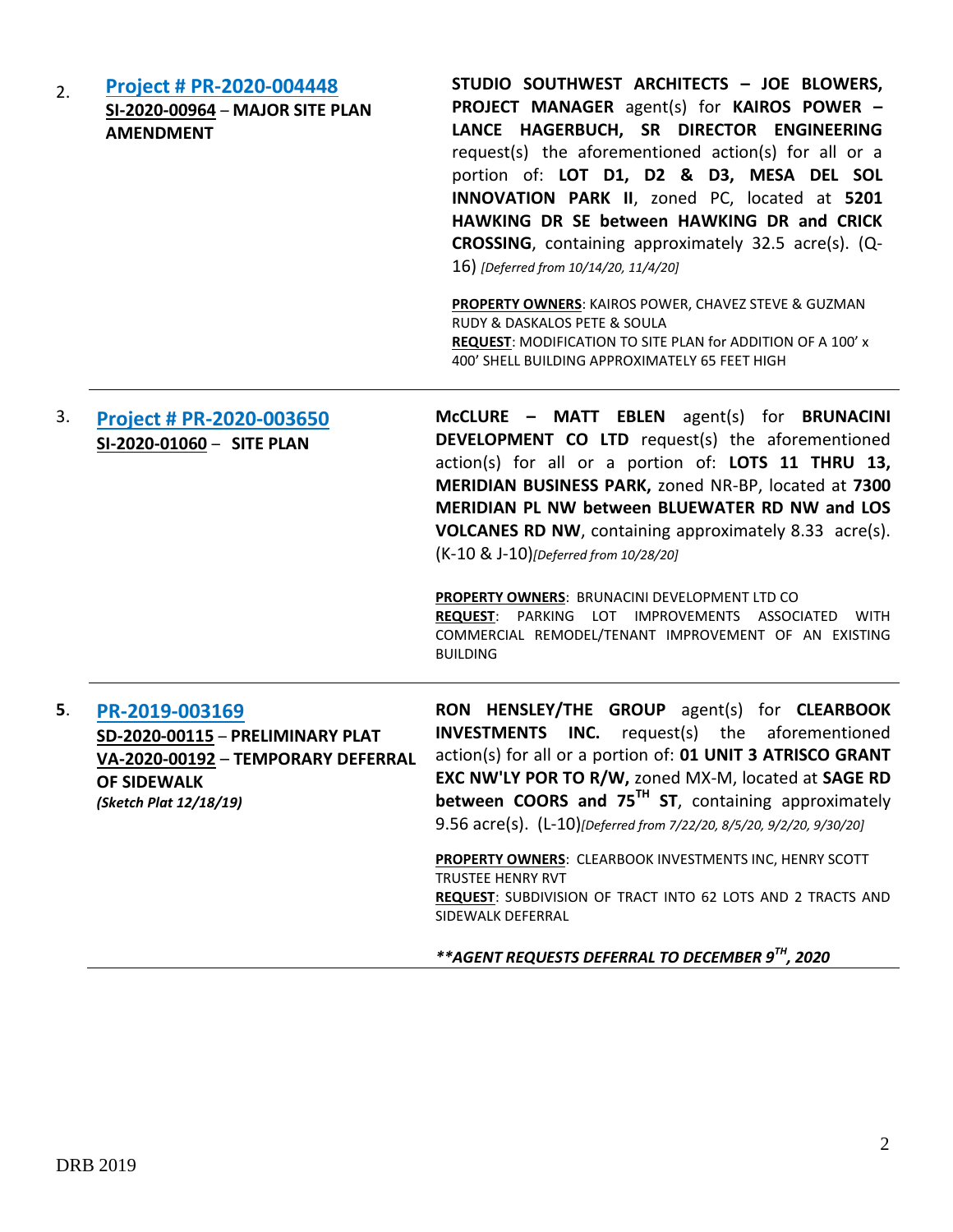**6. [Project # PR-2020-003707](http://data.cabq.gov/government/planning/DRB/PR-2020-003707/DRB%20Submittals/) SD-2020-00137- PRELIMINARY/FINAL PLAT SI-2020-00247 – SITE PLAN** *(Sketch Plat 7/8/20)* 

**ARCH + PLAN LAND USE CONSULTANTS** & **RESPEC** agent(s) for **SONATA TRAILS, LLC** request(s) the aforementioned action(s) for all or a portion of: **TRACTS 1, 2 & 3, UNIT 4,**  zoned MX-M, located at **UNIVERSE BLVD NW between PASEO DEL NORTE BLVD and TREELINE AVE NW**, containing approximately 29.9 acre(s). (C-10) *[Site Plan deferred from 6/3/20, 6/24/20, 7/15/20, 7/29/20, 8/26/20, 10/14/20, 10/28/20]*

**PROPERTY OWNERS**: SONATA TRAILS LLC **REQUEST**: APARTMENT COMPLEX DEVELOPMENT

*\*\* APPLICANT REQUESTS DEFERRAL TO DECEMBER 2, 2020*

**7.**

**[Project # PR-2020-03887](http://data.cabq.gov/government/planning/DRB/PR-2020-003887/DRB%20Submittals/) (1010532) SI-2020-00367** – **SITE PLAN**

**SCOTT ANDERSON** agent(s) for **MICHAEL DRESKIN** request(s) the aforementioned action(s) for all or a portion of: **LOT 5, BLOCK 23, BROAD ACRES ADDN,** zoned MX-M, located at **2818 4TH ST NW**, containing approximately 1.27 acre(s). (H-14) *[Deferred from 7/8/20, 7/22/20, 7/29/20, 8/19/20, 9/2/20, 9/16/2, 10/28/20], 11/4/20]*

**PROPERTY OWNERS**: MICHAEL DRESKIN **REQUEST**: SITE PLAN FOR APARTMENT WITH MORE THAN 50 UNITS

*\*\* AGENT REQUEST DEFERRAL TO DECEMBER 9TH, 2020.*

**7. [Project # PR-2020-004414](http://data.cabq.gov/government/planning/DRB/PR-2020-004414/DRB%20Submittals/) SI-2020-00917** – **SITE PLAN CONSENSUS PLANNING INC./ MICHAEL VOS** agent(s) for **CITY OF ALBUQUERQUE DEPARTMENT OF FAMILY & COMMUNITY SERVICES** request(s) the aforementioned action(s) for all or a portion of**: PAT HURLEY PARK & LOTS 216 THRU 222 & WLY PORT OF LOT 223 GLENDALE GARDENS ADDN EXCEPT LOTS 27-A & 28-A OF THE PALISADES, PAT HURLEY PARK, GLENDALE GARDENS ADDITION,** zoned NR-PO-A, located at **3828 RINCON RD NW between REGINA DRIVE and YUCCA DRIVE**, containing approximately 19.39 acre(s). (J-11)*Deferred from 10/7/20, 10/21/20]*

> **PROPERTY OWNERS**: CITY OF ALBUQUERQUE **REQUEST**: SITE PLAN APPROVAL FOR A 6,955 SF EXPANSION OF THE JOAN JONES COMMUNITY CENTER WITHIN PAT HURLEY PARK

# *MINOR CASES*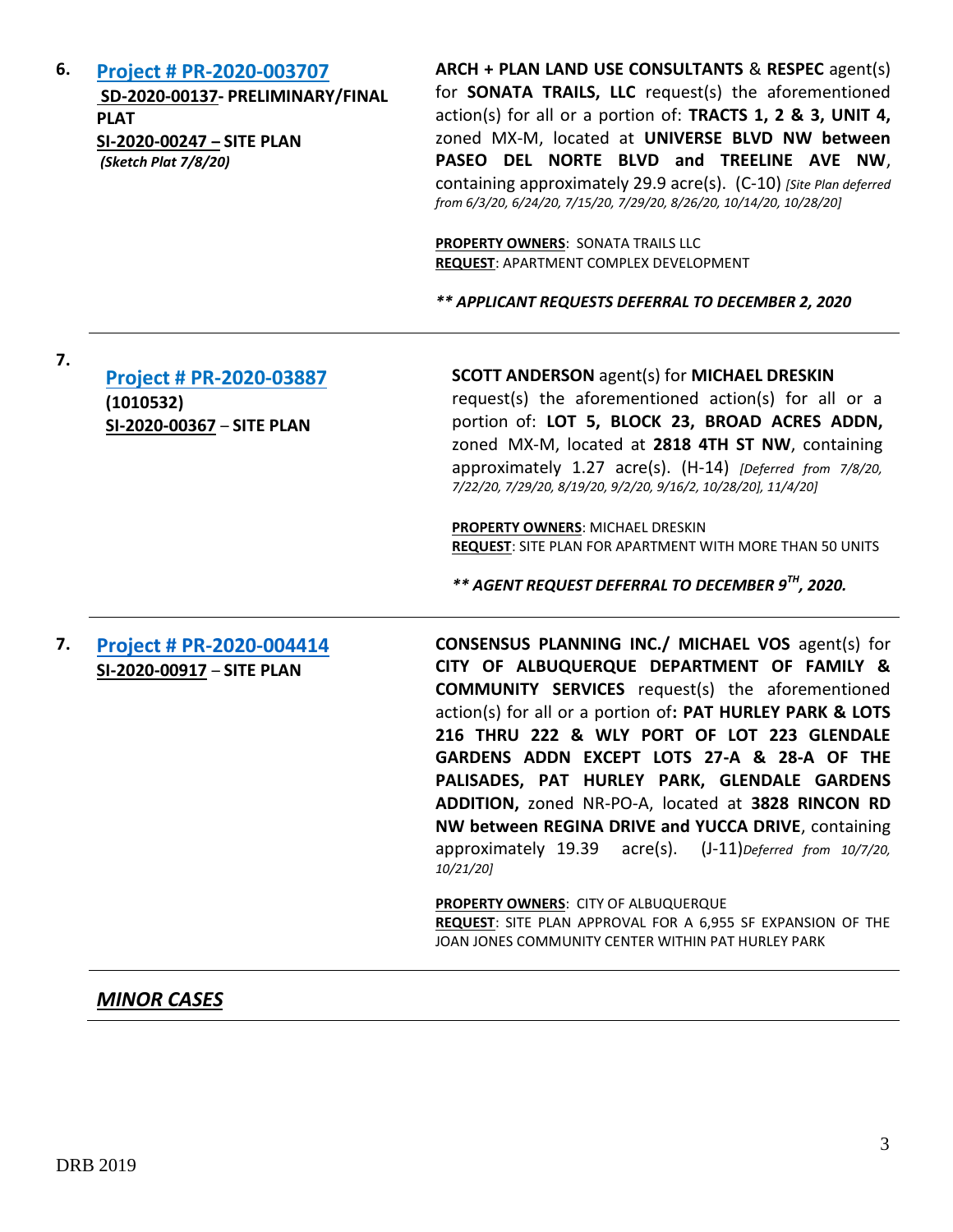| 8.  | PR-2020-004414<br>VA-2020-00437 - WAIVER - SIDEWALK<br><b>WIDTH</b><br>VA-2020-00436 - WAIVER - SIDEWALK<br><b>LOCATION</b><br>VA-2020-00435 - WAIVER - SIDEWALK<br><b>CUL-DE-SAC</b> | CONSENSUS PLANNING INC. agent(s) for CITY OF<br>ALBUQUERQUE DEPARTMENT OF FAMILY & COMMUNITY<br><b>SERVICES</b> request(s) the aforementioned action(s) for all or<br>a portion of: LOTS 216 - 222 & WEST PORTION OF LOT 223,<br>PAT HURLEY PARK, GLENDALE GARDENS ADDITION, zoned<br>NR-PO, located at 3828 RINCON RD NW between REGINA<br>DR and YUCCA DR, containing approximately 19.39 acre(s).<br>$(J-11)$<br>PROPERTY OWNERS: CITY OF ALBUQUERQUE<br>REQUEST: 3 WAIVERS FOR SIDEWALK WIDTH, LOCATION AND CUL-DE-<br><b>SAC</b>                                                                                                                                                                                                                                                                                                                                                 |
|-----|---------------------------------------------------------------------------------------------------------------------------------------------------------------------------------------|---------------------------------------------------------------------------------------------------------------------------------------------------------------------------------------------------------------------------------------------------------------------------------------------------------------------------------------------------------------------------------------------------------------------------------------------------------------------------------------------------------------------------------------------------------------------------------------------------------------------------------------------------------------------------------------------------------------------------------------------------------------------------------------------------------------------------------------------------------------------------------------|
| 9.  | PR-2020-004017<br>(1003450)<br>SI-2020-01236 - FINAL SIGN-OFF EPC SITE<br><b>PLAN</b>                                                                                                 | CONSENSUS PLANNING INC.<br>agent(s) for $CITY$ OF<br>ALBUQUERQUE POLICE DEPARTMENT request(s) the<br>aforementioned action(s) for all or a portion of: TRACTS 2-A<br>and 2-B, VAN BUREN LANDS OF BOARD OF EDUCATION,<br>zoned NR-SU located at 800 LOUISIANA BLVD SE between<br>KATHRYN AVE SE and LOUSIANA BLVD SE, containing<br>approximately 2 acre(s). (L-18 & L-19)<br>PROPERTY OWNERS: CITY OF ALBUQUERQUE<br>REQUEST: FINAL DRB SIGN OFF OF EPC SITE PLAN                                                                                                                                                                                                                                                                                                                                                                                                                     |
| 10. | PR-2018-001402<br>(1001047)<br>SI-2020-01164 - EPC FINAL SITE PLAN<br><b>SIGN-OFF</b>                                                                                                 | <b>CONSENSUS PLANNING, INC.</b> agent(s) for <b>GAMMA</b><br><b>DEVELOPMENT, LLC</b> request(s) the aforementioned<br>action(s) for all or a portion of: LOTS 1 THROUGH 3 BLOCK<br>1 PLAT OF WEST BANK ESTATES WITH TRACT A-11 LANDS<br>OF SUZANE H POOLE, TRACT C-1 PLAT OF TRACTS C-1, C-2<br>AND LOT 4-A LANDS OF SUZANNE H POOLE BEING A<br>REPLAT OF TRACT C LANDS OF SUZANNE H POOLE TRACT C<br>ANNEXATION PLAT LAND, AND LOT 4-A PLAT OF TRACTS<br>C-1, C-2 & LOT 4-A LANDS OF SUZANNE H POOLE BEING A<br>REPLAT OF TRACT C LANDS OF SUZANNE H POOLE TRACT C<br>ANNEXATION PLAT LAND, zoned R-A, located at 5001<br>NAMASTE RD NW between LA BIENVENIDA PL and<br><b>OXBOW OPEN SPACE, containing approximately 22.75</b><br>acre(s). (F-11 & F-12)[Deferred from 10/28/20]<br><b>PROPERTY OWNERS: DANIELS FAMILY PROPERTIES LLC</b><br><b>REQUEST: EPC SITE PLAN SIGN-OFF</b> |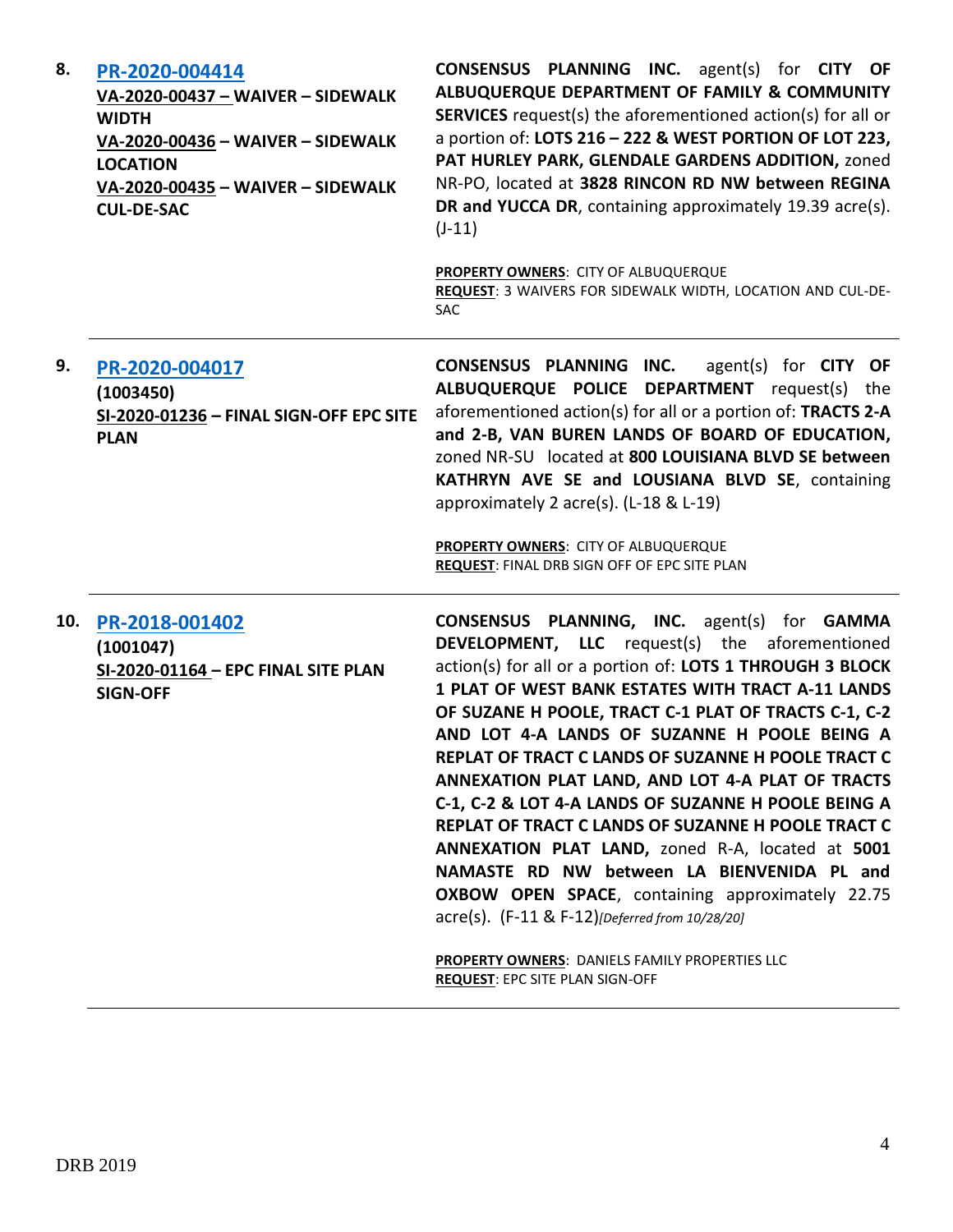| 11. | Project # PR-2018-001501<br>SD-2020-00077 - PRELIMINARY/FINAL<br><b>PLAT</b><br>VA-2019-00290 - SIDEWALK VARIANCE<br>VA-2019-00289 - STREET VARIANCE<br>(variances deferred from 4/29/20) | <b>ISAACSON &amp; ARFMAN, INC agent(s) for MONTANO FAMILY</b><br><b>HOMES LLC</b> request(s) the aforementioned action(s) for all<br>or a portion of: TRACT 6-A-2, NORTH FOURTH ST<br>HOMESITES ADDN, zoned R-1C, located at 712 MONTANO<br>RD NW between 9TH ST NW AND HARWOOD LATERAL,<br>containing approximately 1.7 acre(s). (F-14)[Deferred from<br>5/6/20, 6/3/20, 6/24/20, 10/21/20, 10/28/20]<br>PROPERTY OWNERS: MONTANO FAMILY HOMES LLC, TIM NISLY<br>REQUEST: MINOR SUBDIVISION PRELIMINARY PLAT APPROVAL                                        |
|-----|-------------------------------------------------------------------------------------------------------------------------------------------------------------------------------------------|---------------------------------------------------------------------------------------------------------------------------------------------------------------------------------------------------------------------------------------------------------------------------------------------------------------------------------------------------------------------------------------------------------------------------------------------------------------------------------------------------------------------------------------------------------------|
| 12. | Project # PR-2019-001368<br>SD-2019-00219 - PRELIMINARY/FINAL<br><b>PLAT</b>                                                                                                              | ALDRICH LAND SURVEYING agent(s) for B & L REAL ESTATE<br><b>HOLDINGS LLC</b> request(s) the aforementioned action(s) for<br>all or a portion of: TRACTS 7-A & 7-B, UNSER CROSSINGS,<br>zoned MX-M, located at 8020 CENTRAL AVE SW, containing<br>approximately 4.7196 acre(s). (K-10) [Deferred from 12/18/19,<br>1/8/20, 2/12/20, 4/15/20, 4/29/20, 5/13/20]<br>PROPERTY OWNERS: B&L LLC<br><b>REQUEST: DIVIDE 1 TRACT INTO 2 TRACTS</b>                                                                                                                     |
| 13. | Project # PR-2019-002607<br>SD-2020-00026 - PRELIMINARY/FINAL<br><b>PLAT</b><br>SD-2020-00107 - VACATION OF PRIVATE<br><b>EASEMENT</b><br>(Sketch Plat 7/17/19)                           | ARCH+ PLAN LAND USE CONSULTANTS agent(s) for JOHN<br><b>O. PEARSON</b> request(s) the aforementioned action(s) for all<br>or a portion of: LOT 8-B PLAT OF LOTS 8-A & 8-B UNIT 1<br>ALVARADO GARDENS CONT 0.8967 AC, zoned R-A, located<br>on RIO GRANDE BLVD between ARTESANOS CT and<br><b>CAMPBELL RD</b> , containing approximately 0.8967 acre(s).<br>(G-13) [Deferred from 1/29/20, 2/26/20, 4/8/20, 5/20/20, 7/8/20, 7/29/20,<br>8/26/20, 9/16/20, 9/30/20, 10/14/20]<br>PROPERTY OWNERS: JOHN D PEARSON<br>REQUEST: CREATE 2 LOTS FROM 1 EXISTING LOT |
|     | 14. PR-2019-002973<br>SD-2020-00168 - PRELIMININARY/FINAL<br><b>PLAT</b>                                                                                                                  | ARCH + PLAN LAND USE CONSULTANTS agent(s) for<br><b>MANUEL GARZA</b> request(s) the aforementioned action(s)<br>for all or a portion of: LOTS A & B, LANDS OF ROBERT<br>GARCIA, zoned MX-M, located at 1821 CANDELARIA NW<br>between SAN ISIDRO ST and GRIEGOS LATERAL, containing<br>approximately 0.258 acre(s). (G-13)[Deferred from 10/7/20,<br>10/28/20]<br><b>PROPERTY OWNERS: MANUEL GARZA</b><br><b>REQUEST:</b> CREATE 3 LOTS FROM 2 EXITING LOTS                                                                                                    |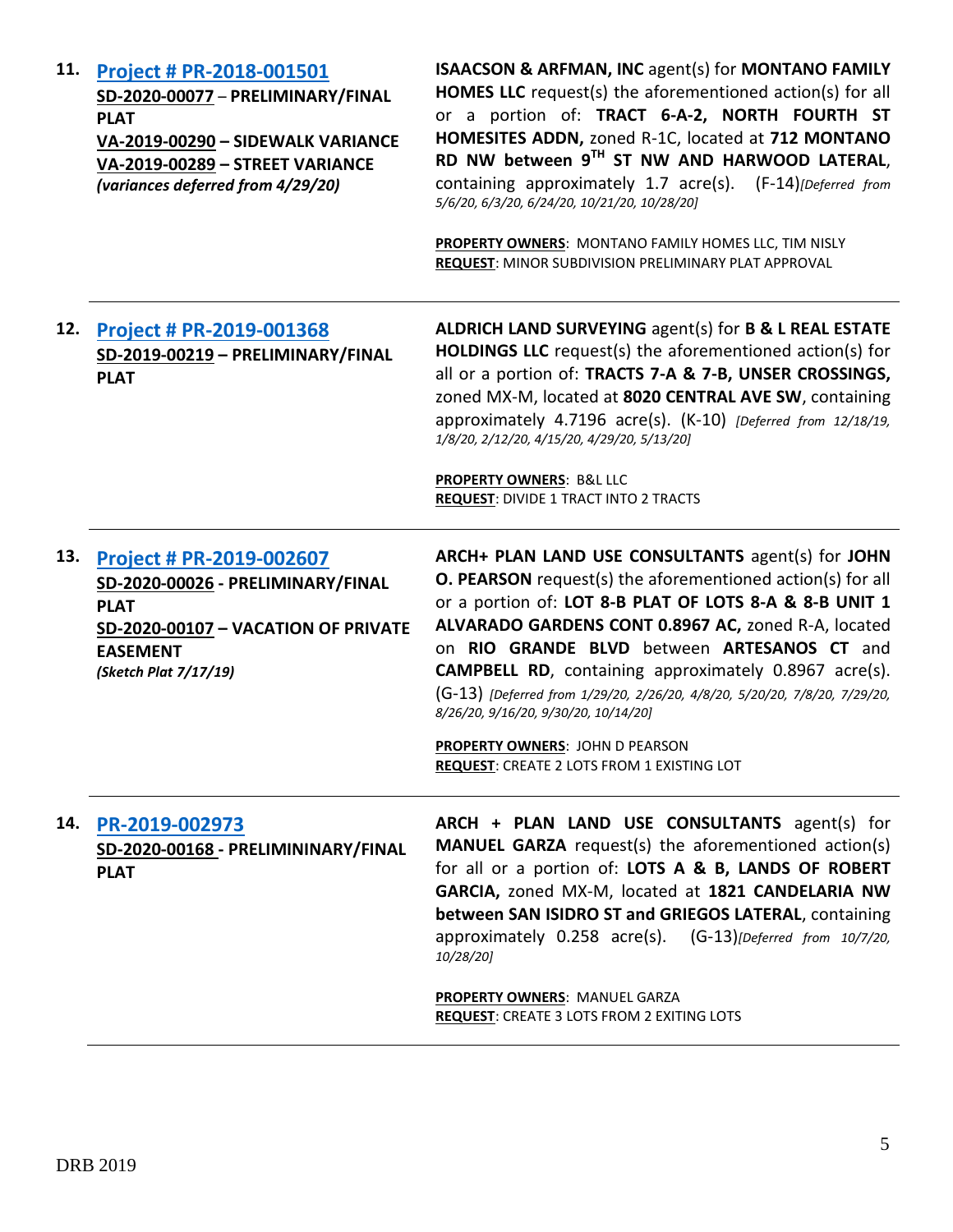15. **[PR-2019-002811](http://data.cabq.gov/government/planning/DRB/PR-2019-002811/DRB%20Submittals/) SD-2019-00158** - **PRELIMINARY/FINAL PLAT**

**RICHARD CHAVEZ** request(s) the aforementioned action(s) for all or a portion of **LOTS 7-10 BLOCK 44 PEREA ADDITION,** zoned R-1A, located at **NEC of 15th ST NW and GRANITE AVE NW**, containing approximately 0.32 acre(s). (J-13) *[Deferred from 9/11/1, 10/28/20, 11/4/20]*

**PROPERTY OWNERS:** CHAVEZ RICHARD GERARD **REQUEST**: REPLAT 4 LOTS INTO 2

# *SKETCH PLAT*

**16. [PR-2020-004664](http://data.cabq.gov/government/planning/DRB/PR-2020-004664/DRB%20Submittals/PR-2020-004664_Nov_18_2020/Application/) PS-2020-00105 -SKETCH PLAT COMMUNITY SCIENCES CORP.** agent(s) for **HOUSE OF LIFE MINISTRIES** request(s) the aforementioned action(s) for all or a portion of: **LOT 2, COORS VILLAGE,** zoned MX-T, located at **QUAKER HEIGHTS PL NW between MILNE RD NW and WESTERN TRAILS NW**, containing approximately 5.0708 acre(s). (F-11) **PROPERTY OWNERS**: HOUSE OF LIFE MINISTRIES **REQUEST**: DIVIDE ONE EXISTING TRACT INTO TWO NEW TRACTS **17. [PR-2019-002293](http://data.cabq.gov/government/planning/DRB/PR-2019-002293/DRB%20Submittals/PR-2019-002293_Nov_18_2020/Application/) (1003094) PS-2020-00109-SKETCH PLAT CSI – CARTESIAN SURYEYS INC.** agent(s) for **HOMEWISE** request(s) the aforementioned action(s) for all or a portion of: **C-1-A, SILVER TOWNHOMES,** zoned MX-FB-ID, located at **300 TITANIUM ST SW between 2nd ST and SILVER AVE SW containing** approximately 0.1407 acre(s). (K-14) **PROPERTY OWNERS**: ALVARADO-SG LLC C/O ROMERO ROSE LLC **REQUEST**: CREATE EIGHT NEW LOTS AND ONE NEW TRACT FROM ONE EXISTING BLOCK. **18. [PR-2020-004680](http://data.cabq.gov/government/planning/DRB/PR-2020-004680/DRB%20Submittals/PR-2020-004680_NOV_18_2020/Application/) PS-2020-00111 - SKETCH PLAT JUSTIN WISEMAN** request(s) the aforementioned action(s) for all or a portion of: **TRACT 3 & 4, MAYO AND ROSS ADDITION** zoned MX-L, located at **928 &932 EDITH NE between LOMAS & MOUNTAIN and WALTER & BROADWAY**, containing approximately 0.22 acre(s). (J-14 & 15) **PROPERTY OWNERS**: WISEMAN JUSTIN & JEANETTE **REQUEST**: REPLAT TWO ADJACENT LOTS TO BUILD 4 TOWNHOMES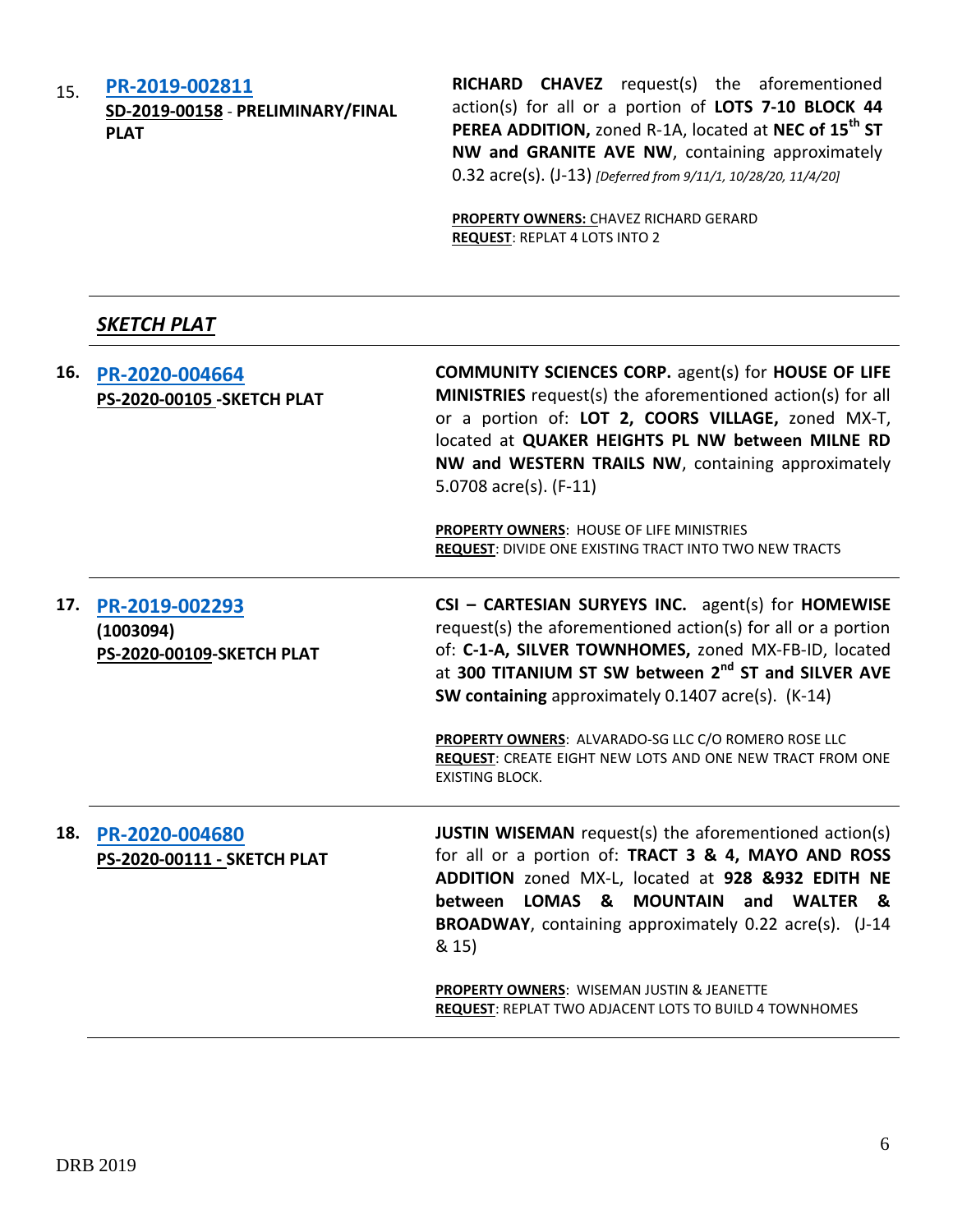| 19. | PR-2020-004681<br>PS-2020-00113- SKETCH PLAT  | <b>STEPHAN</b><br><b>RHONDA</b><br><b>PROTZEN</b><br>&<br>request(s)<br>the<br>aforementioned action(s) for all or a portion of: LOTS 10 &<br>11 BLOCK 31, MESA COURT ADDITION, zoned, R-MH<br>located at 1212 & 1216 CARLISLE BLVD SE, containing<br>approximately $.3$ acre(s). ( $L-16$ )<br><b>PROPERTY OWNERS: PAINTED SKY PROPERTIES LLC</b><br><b>REQUEST: REPLAT TWO LOTS INTO ONE</b>                                                              |
|-----|-----------------------------------------------|-------------------------------------------------------------------------------------------------------------------------------------------------------------------------------------------------------------------------------------------------------------------------------------------------------------------------------------------------------------------------------------------------------------------------------------------------------------|
| 20. | PR-2020-004683<br>PS-2020-00114 - SKETCH PLAT | CSI - CARTESIAN SURVEYS INC. agent(s) for DOUG HELLER<br>request(s) the aforementioned action(s) for all or a portion<br>of: LOT NORTH 5' of LOT 18 and all off lots 19,20 and 21<br>BLOCK 24 UNIVERSITY HEIGHTS, zoned MX-L, located at<br>109 VASSAR DR SE between CENTRAL BLVD SE and SILVER<br>AVE SE, containing approximately 0.5058 acre(s). (K-16)<br>PROPERTY OWNERS: PARKLAND HILLS INC C/O ANELLA CO                                             |
|     |                                               | <b>REQUEST: COMBINE 4 EXISTING LOTS INTO ONE NEW LOT</b>                                                                                                                                                                                                                                                                                                                                                                                                    |
| 21. | PR-2020-004692<br>PS-2020-00115 - SKETCH PLAT | CSI - CARTESIAN SURVEYS INC. agent(s) for CARL & JULIA<br><b>ULIBARRI</b> request(s) the aforementioned action(s) for all or<br>a portion of: LOTS 15 THRU 18 ORIGINAL TOWNSITE OF<br>WESTLAND, zoned MX-M located at 8719 CENTRAL AVE<br>NW between VOLCANO RD NW and 90 <sup>TH</sup> ST NW,<br>containing approximately 0.9171 acre(s). (K-9)<br>PROPERTY OWNERS: ULIBARRI CARL & JULIA RVT<br>REQUEST: TO CREATE ONE NEW LOT FROM FOUR EXISTING LOTS BY |
|     |                                               | INTERIOR LOT LINE ELIMINATION                                                                                                                                                                                                                                                                                                                                                                                                                               |

# *OTHER MATTERS: (Due to scheduling error)*

| 22. | PR-2019-002663<br>(1009082)<br>SD-2020-00193 - PRELIMINARY/FINAL<br><b>PLAT</b><br>VA-2020-00377 - WAIVER TO IDO | <b>CONSENSUS PLANNING INC. agent(s) for GROUP II U26 VC,</b><br>$LLC(s)$ the aforementioned action(s) for all or a portion of:<br>TRACT 1 BLOCK 2 UNIT 26, VOLCANO CLIFFS SUBDIVISION,<br>zoned MX-L located on KIMMICK DR NW between PASEO<br>DEL NORTE and ROSA PARKS RD NW, containing<br>approximately 15.7217 acre(s). (C-11) |
|-----|------------------------------------------------------------------------------------------------------------------|------------------------------------------------------------------------------------------------------------------------------------------------------------------------------------------------------------------------------------------------------------------------------------------------------------------------------------|
|     |                                                                                                                  | <b>PROPERTY OWNERS: GROUP II U26 VC, LLC</b><br>REQUEST: MINOR SUBDIVISON PLAT TO SPLIT LOT TO MATCH EPC<br>APPROVED ZONE BOUNDARY, BULK LAND<br><b>DFFFR</b><br>WAIVFR<br>TO.<br>INFRASTRUCTURE TO FUTURE PLATTING/SITE PLAN ACTIONS.<br>PROPOSED MEETING DATE DECEMBER 2ND, 2020.                                                |